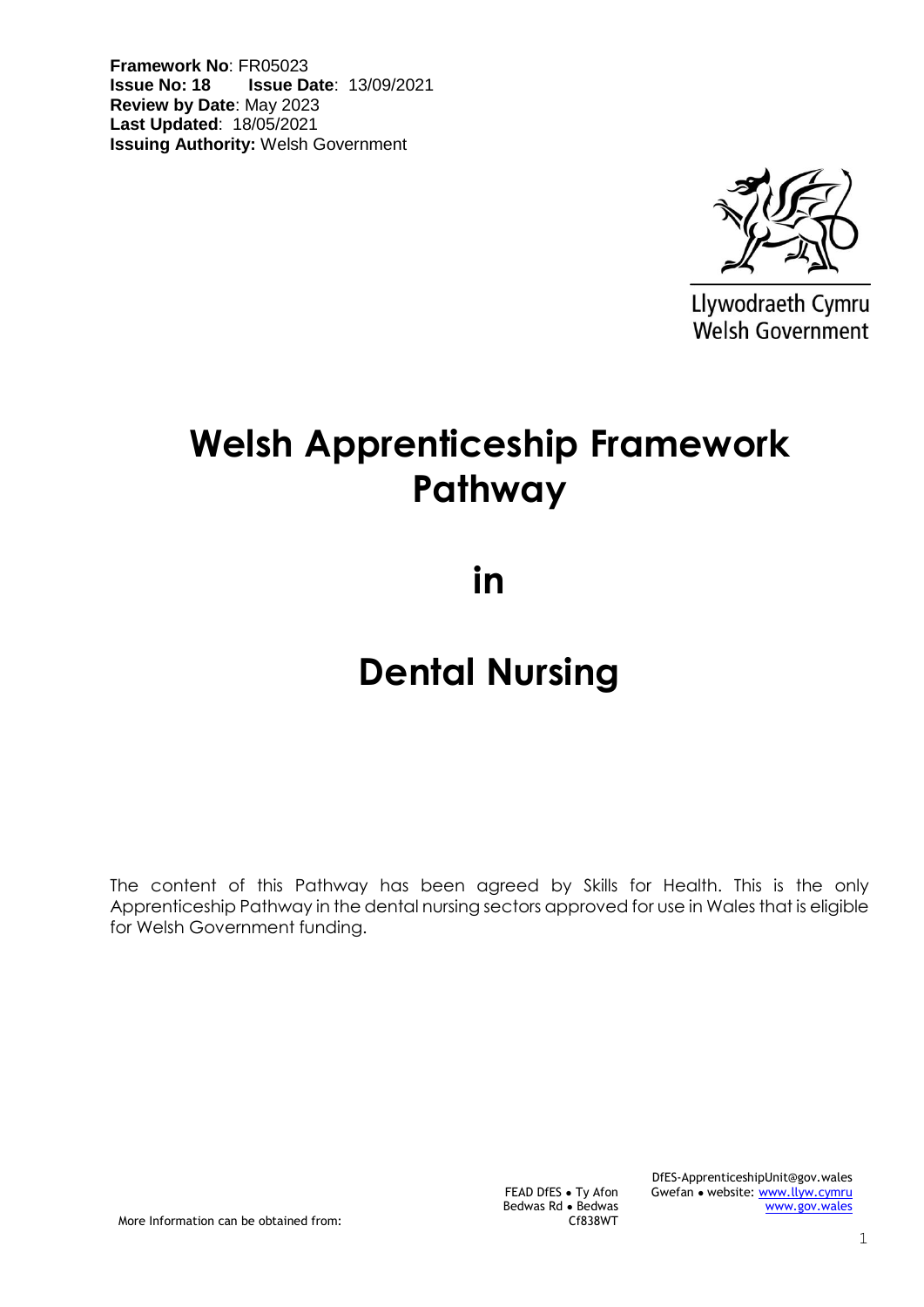# **Contents**

[Learning Programme Content](#page-2-0)

**[Entry Requirements](#page-2-1)** 

[Apprenticeship Pathway Learning Programme](#page-3-0)

- [Level 3](#page-3-1) Dental Nursing
- [Level 4](#page-3-1) Dental Nursing

**[Other Additional Requirements](#page-4-0)** 

**[Progression](#page-6-0)** 

Equality & Diversity

[Employment Responsibilities and Rights](#page-8-0)

**[Responsibilities](#page-8-1)** 

[Annex 1](#page-9-0) -Level 3 Dental Nursing

Annex 2 – Level 4 Dental Nuirsing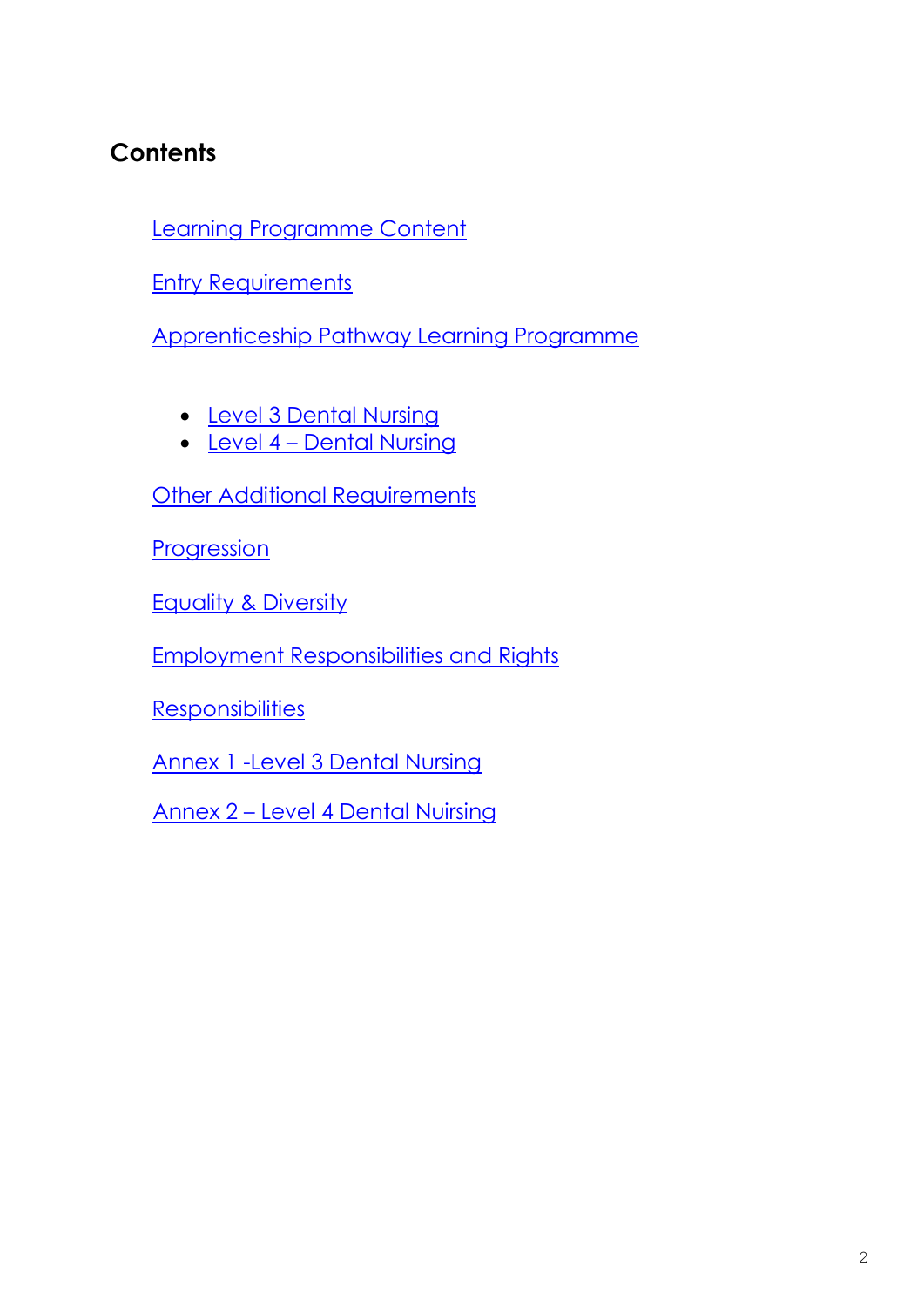# <span id="page-2-0"></span>**LEARNING PROGRAMME CONTENT**

The Learning Programme provision shall comprise of three mandatory elements:

- Qualifications,
- Essential Skills
- On/off the job training

<span id="page-2-1"></span>The total minimum credit value required for the Level 3 Pathway (Dental Nursing) is 67 credits.

# **ENTRY REQUIREMENTS**

Applicants to this Apprenticeship will be from different age groups, with differing backgrounds and experience.

As a guide, applicants may enter via a range of routes including from:

- work
- work experience
- school
- college
- training and/or experience which may include a portfolio showing what they have done.

Applicants may have already achieved a range of qualifications (This is not an exhaustive list, and these are not a pre- framework requirement) These can include:

- Essential Skills Wales
- Foundation Apprenticeship
- GCSEs
- GCEs
- Welsh Baccalaureate (there is no credit transfer at this time)
- Welsh Baccalaureate (there is no credit transfer at this time)
- Other level 2 qualifications

#### **Other requirements**

Employment in a dental setting during the course that enables the work-based learning component of the award to be fulfilled.

- Agreement from their employer to support the applicant during the award and ensure, in conjunction with the educational provider, effective mentoring whilst undertaking the workbased learning to also enable the individual:
- to understand the responsibility of being a registered Dental Nurse as part of the wider Dental Team and have the ability to judge one's limitations and work within them to deliver high quality patient care based on evidence-based practice that puts the needs of the patient first.
- To be able to comply with the General Dental Council's (GDC) Standards for the Dental Team and requirements for lifelong learning.

# **Personal Attributes**:

Employers look for health sector apprentices who have: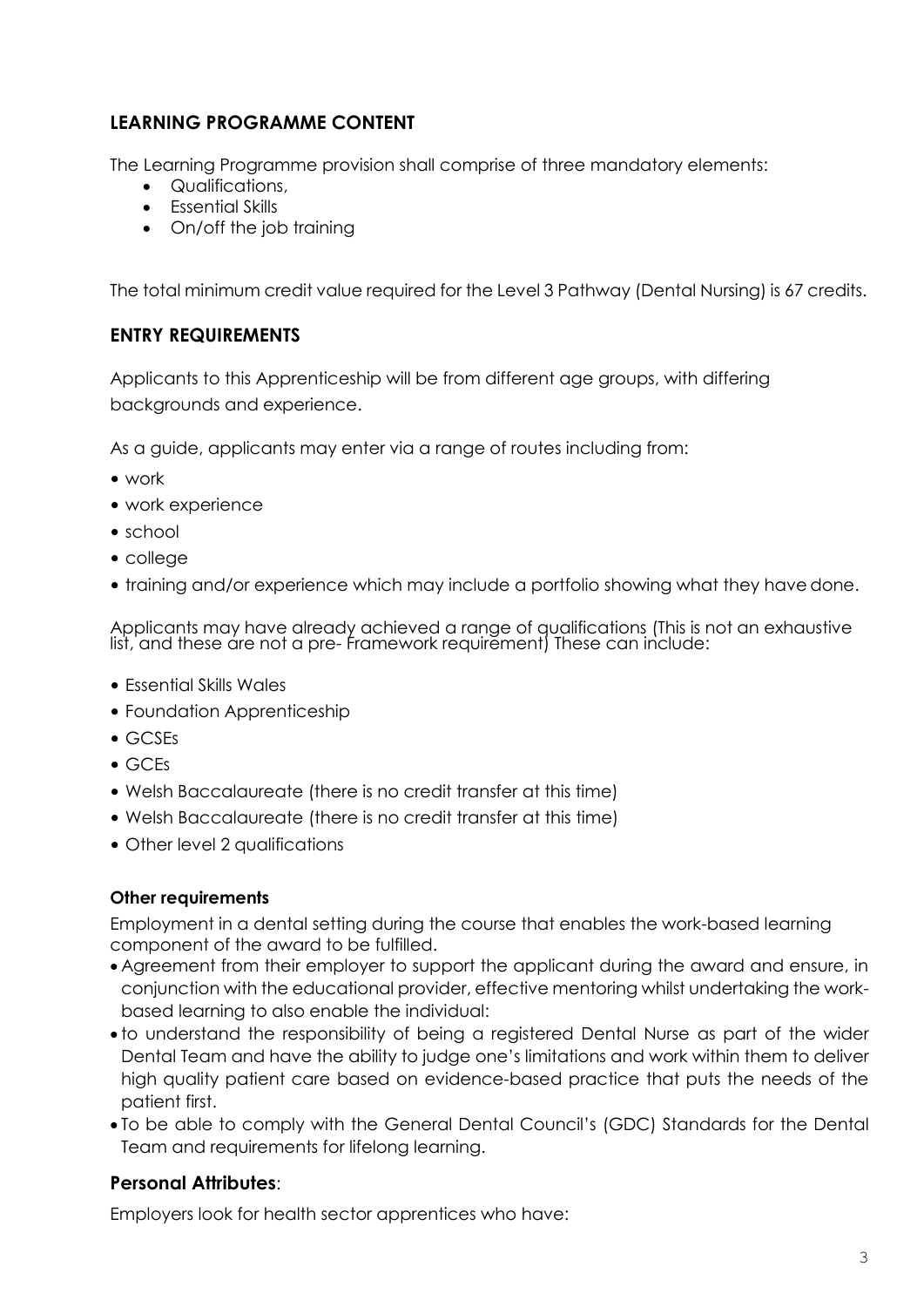- A caring and friendly nature
- Excellent communication skills

And they also expect them to be:

- Conscientious
- Calm
- Discreet
- Respectful
- Personable and approachable
- Highly organised
- Flexible enough to respond to unexpected situations as they arise.
- Able to work effectively in a team.
- Meticulous in carrying out their duties.

# <span id="page-3-1"></span><span id="page-3-0"></span>**APPRENTICESHIP PATHWAY LEARNING PROGRAMME Level 3**: **Dental Nursing**

#### **Qualifications**

Participants must achieve one of the following combined qualifications below:

| Level 3 - Diploma in Dental Nursing (Wales) |                      |                 |                                |                                         |                                            |
|---------------------------------------------|----------------------|-----------------|--------------------------------|-----------------------------------------|--------------------------------------------|
| Awarding<br><b>Body</b>                     | Qualification<br>No. | Credit<br>Value | Total<br>Qualification<br>Time | Competence<br>/ Knowledge<br>/ Combined | Qualification<br>Assessment<br>Language(s) |
| Agored<br>Cymru                             | C00/4396/6           | 50              | 500                            | Yes                                     | Welsh & English                            |

| Level 3 - Diploma in Dental Nursing |                      |                 |                                |                                         |                                            |
|-------------------------------------|----------------------|-----------------|--------------------------------|-----------------------------------------|--------------------------------------------|
| Awarding<br><b>Body</b>             | Qualification<br>No. | Credit<br>Value | Total<br>Qualification<br>Time | Competence<br>/ Knowledge<br>' Combined | Qualification<br>Assessment<br>Language(s) |
| City and<br>Guilds                  | C00/4351/6           | 58              | 584                            | Yes                                     | English Only                               |

| Level 3 - Diploma in the Principles and Practice of Dental Nursing |                      |                 |                                |                                         |                                            |
|--------------------------------------------------------------------|----------------------|-----------------|--------------------------------|-----------------------------------------|--------------------------------------------|
| Awarding<br><b>Body</b>                                            | Qualification<br>No. | Credit<br>Value | Total<br>Qualification<br>Time | Competence<br>/ Knowledge<br>/ Combined | Qualification<br>Assessment<br>Language(s) |
| NCFE/CACHE                                                         | C00/0703/5           | 49              | 490                            | Yes                                     | English Only                               |

Please see **Annex1** for the relationship between the competence and knowledge units within the combined qualification.

# **Essential Skills Wales (ESW)**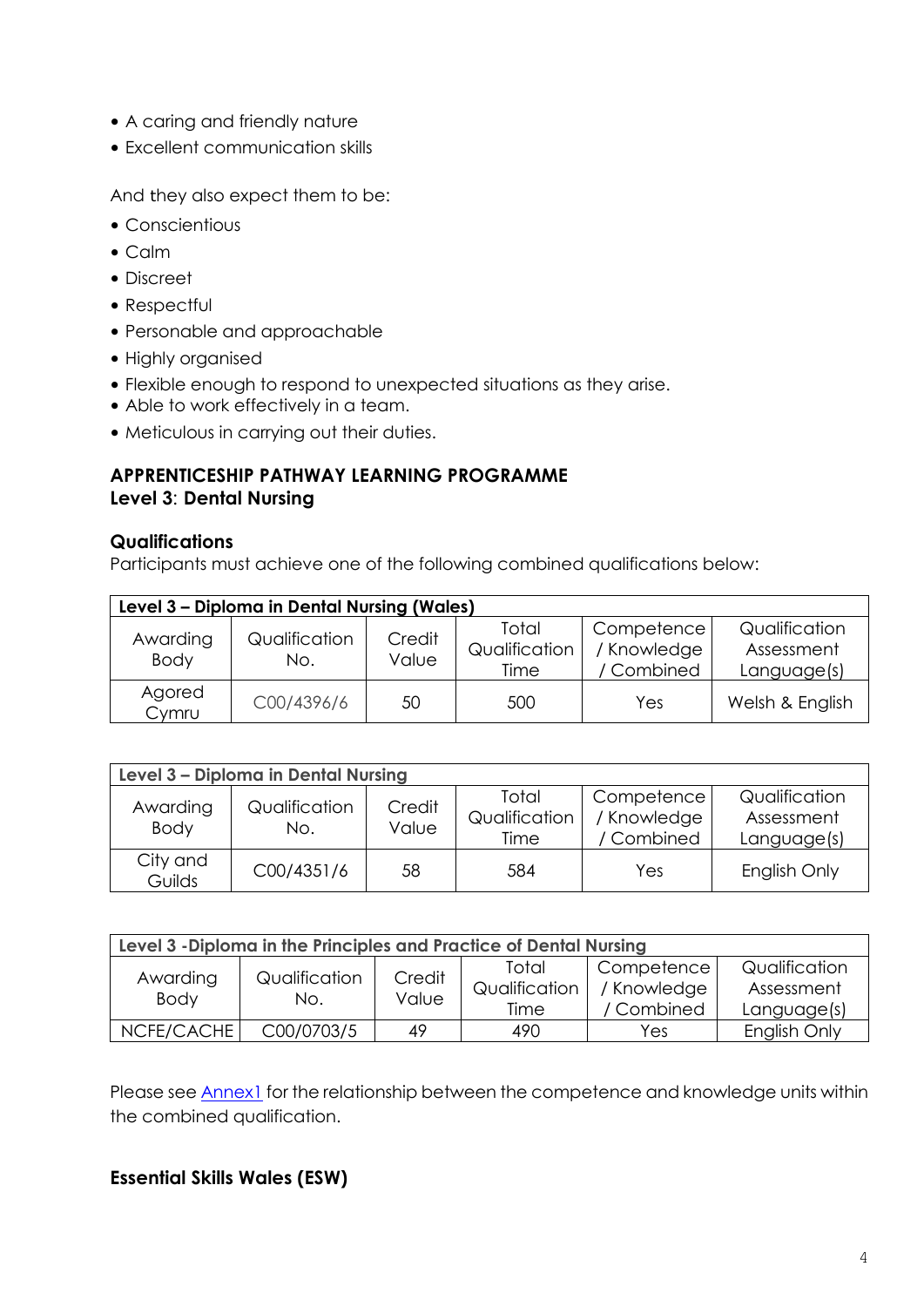Essential Skills Wales qualifications assessment languages are English-Welsh and all Essential Skills should be contextualised to the dental sector.

| Level 3: (Dental<br>Nursing) | Level | Minimum Credit<br>Value |
|------------------------------|-------|-------------------------|
| Communication                |       |                         |
| Application of<br>Number     |       |                         |
| Digital Literacy             |       |                         |

# **On/Off the Job Training**

| Pathway                      | Minimum On the Job<br><b>Training Hours</b> | Minimum Off the Job<br><b>Training Hours</b> |  |
|------------------------------|---------------------------------------------|----------------------------------------------|--|
| Level 3: (Dental<br>Nursing) | 292                                         | 173                                          |  |

#### On/Off the Job Qualification details (Minimum Credit & Hours)

- Agored Cymru Level 3 Diploma in Dental Nursing-50 credits /310 GLH OR
- C&G Level 3 Diploma in Dental Nursing- 58 credits /367 GLH OR
- NCFE/CACHE Level 3 Diploma in the Principles and Practice of Dental Nursing-49 Credits /366 GLH

To be completed over a period of up to 18 months.

On/Off the Job Essential Skills details (Minimum Credit & Hours)

*Please insert on/off job details* (*see example below*)

- 6 credits / 45 GLH Level 2 Essential Skills Wales Communication
- 6 credits / 45 GLH Level 2 Essential Skills Wales Application of Number
- 6 credits / 45 GLH Level 2 Essential Skills Wales Digital Literacy

#### <span id="page-4-0"></span>**Level 4**: **Dental Nursing**

#### **Qualifications**

Participants must achieve the following *combined* qualification below.

| Level 4 - Certificate of Higher Education in Advanced Dental Nursing |                      |                 |                                |                                         |                                            |
|----------------------------------------------------------------------|----------------------|-----------------|--------------------------------|-----------------------------------------|--------------------------------------------|
| Awarding<br><b>Body</b>                                              | Qualification<br>No. | Credit<br>Value | Total<br>Qualification<br>Time | Competence<br>/ Knowledge<br>/ Combined | Qualification<br>Assessment<br>Language(s) |
| Bangor<br>University                                                 | n/a                  | 120             | 1200                           | Combined                                | English Only                               |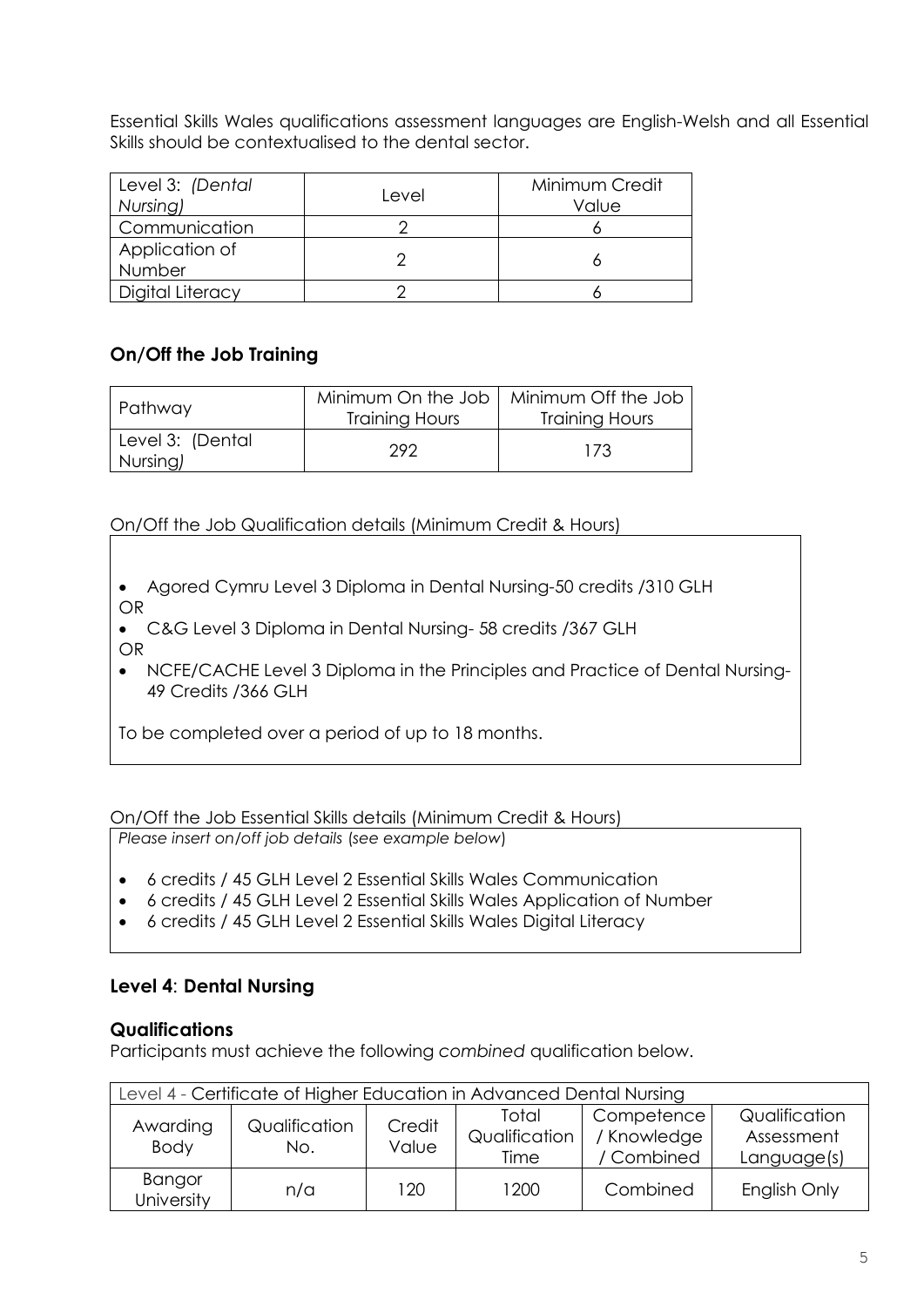Please see Annex 2 for the relationship between the competence and knowledge units within the combined qualification. *(Delete if not a combined qualification)*

# **Essential Skills Wales (ESW)**

Essential Skills Wales qualifications assessment languages are English-Welsh

| Level 4: (insert<br>Pathway title) | Level | Minimum Credit<br>Value |
|------------------------------------|-------|-------------------------|
| Communication                      |       |                         |
| Application of<br>Number           |       |                         |
| Digital Literacy                   |       |                         |

# **On/Off the Job Training**

| Pathway                     | Minimum On the Job<br>Training Hours | Minimum Off the Job<br>Training Hours |  |
|-----------------------------|--------------------------------------|---------------------------------------|--|
| Level 4: Dental<br>Nursing) | 740                                  | .59.5                                 |  |

On/Off the Job Qualification details (Minimum Credit & Hours)

**Level 4:** To satisfy the requirements of this pathway an apprentice will need to complete a total of 1335 on and off the job training hours over 24 months

It is expected that:

• On-the-job and off-the-job training hours are both planned, reviewed and evaluated jointly between the apprentice and a tutor, or teacher, their workplace supervisor or manager and, where relevant, the apprentice's coach or mentor.

• On-the-job and off-the-job training support via either a tutor, teacher, mentor or manager is made available when required by the apprentice.

• On-the-job and off-the-job training hours are delivered through one or more of the following methods: individual and group teaching; e-learning; distance learning; coaching; mentoring; feedback & assessment; collaborative/networked learning with peers; guided study

On/Off the Job Essential Skills details (Minimum Credit & Hours)

*Please insert on/off job details* (*see example below*)

- 6 credits / 45 GLH Level 2 Essential Skills Wales Communication
- 6 credits / 45 GLH Level 2 Essential Skills Wales Application of Number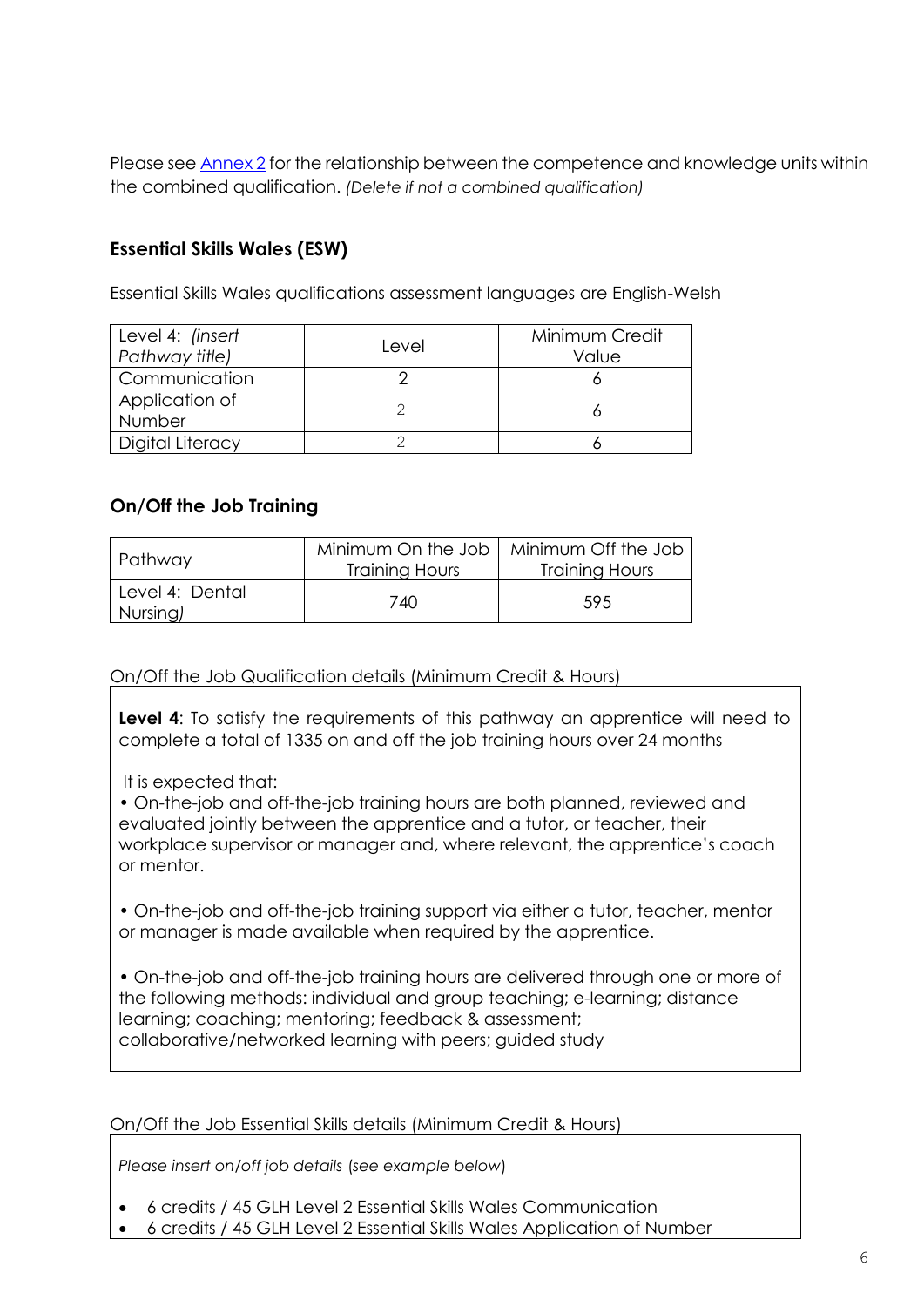6 credits / 45 GLH Level 2 Essential Skills Wales Digital Literacy

# **OTHER ADDITIONAL REQUIREMENTS**

*N/A*

# <span id="page-6-0"></span>**PROGRESSION**

#### **Progression routes into:**

See Entry Conditions.

There are proxies or relaxations for Essential Skills Wales and candidates mustcomplete Communication, Application of Number at the level stated above.

There are no proxies or relaxations for Digital Literacy which candidates must complete at the level stated above.

#### **Progression routes from:**

There are a range of post registration courses available to Dental Nurses looking to progress in their career.

These may include further vocational qualifications, a range of higher education qualifications or other work-related education and training to support Continuing Professional Development.

Dental Nurses can undertake additional training in available advanced units, in areas including, for example: Orthodontic Nursing, Dental Radiography, Dental Sedation and Oral Health Education.

Other opportunities include:

- Dental Technician
- Dental Health Educators/Oral Health Promotion Officers
- Dental Practice Managers and Receptionists
- Maxillofacial Prosthetists and Technologists
- Orthodontic Therapist
- Laboratory Technician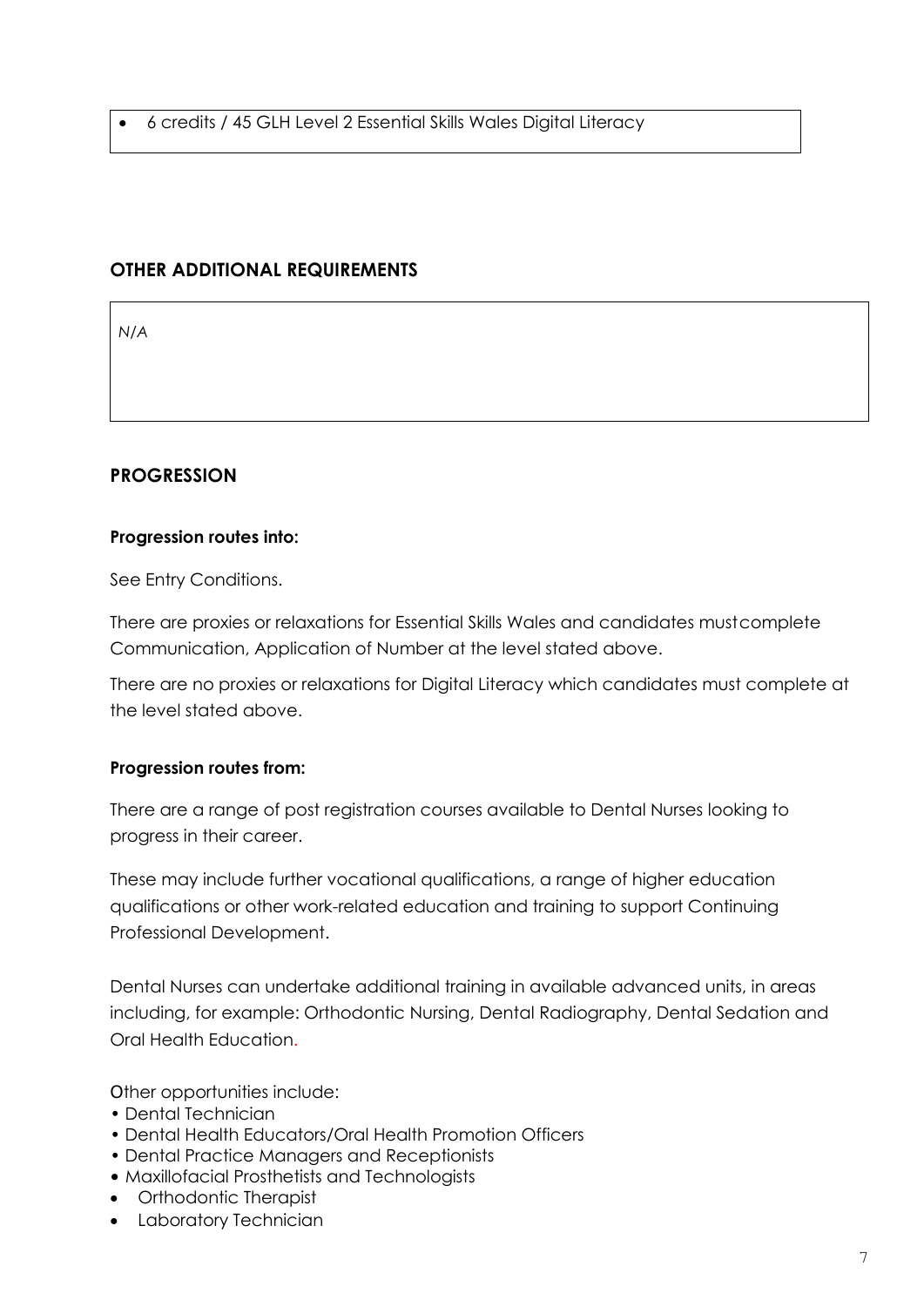- Clinical Dental Technician
- Dentist
- or within related healthcare roles such as Nursing and Radiography.

Dental Nurses play a vital preventive and educational role, advising on oral and dental health.

Dental Nurses may move into other dentistry associated roles such as Head Dental Nurse or Dental Nurse Team Leader or Dental Nurse Tutor.

Following appropriate further education and training, they may also train in other areas of dentistry and healthcare.

Further detailed information and advice on careers as a Dental Nurse within the health sector can be found at:

<https://heiw.nhs.wales/careers/>

#### **EQUALITY & DIVERSITY**

It is important that apprenticeship frameworks are inclusive and can demonstrate an active approach to identifying and removing barriers to entry and progression. Frameworks should advance equality of opportunity between persons who share protected characteristics and those persons who do not as identified in the Equality Act 2010.

The Protected characteristics identified in the Equality Act are age, disability, gender reassignment, race, religion or belief, sex, sexual orientation. Marriage and civil partnership is also included although only in respect of the requirement to eliminate discrimination in employment.

Training providers and employers MUST also comply with the other duty under the Equality Act 2010 to ensure that applicants are not discriminated against in terms of entry to the industry based upon those nine protected characteristics.

Our aim is to see the progression, not just of women, but of all under-represented groups. There should be open recruitment of Apprentices to the programme, which is available to all people, regardless of gender, ethnic origin, religion or disability who meet the stated selection criteria.

Information to help disabled students to understand the Equality Act has been produced by Disability Rights UK and can be found: [https://www.disabilityrightsuk.org/understanding-equality-act-information-disabled](https://www.disabilityrightsuk.org/understanding-equality-act-information-disabled-students)[students](https://www.disabilityrightsuk.org/understanding-equality-act-information-disabled-students)

All partners involved in the delivery of the apprenticeship - providers, assessment centres and employers must be committed to a policy of equal opportunities and must have a stated equal opportunities policy and procedure.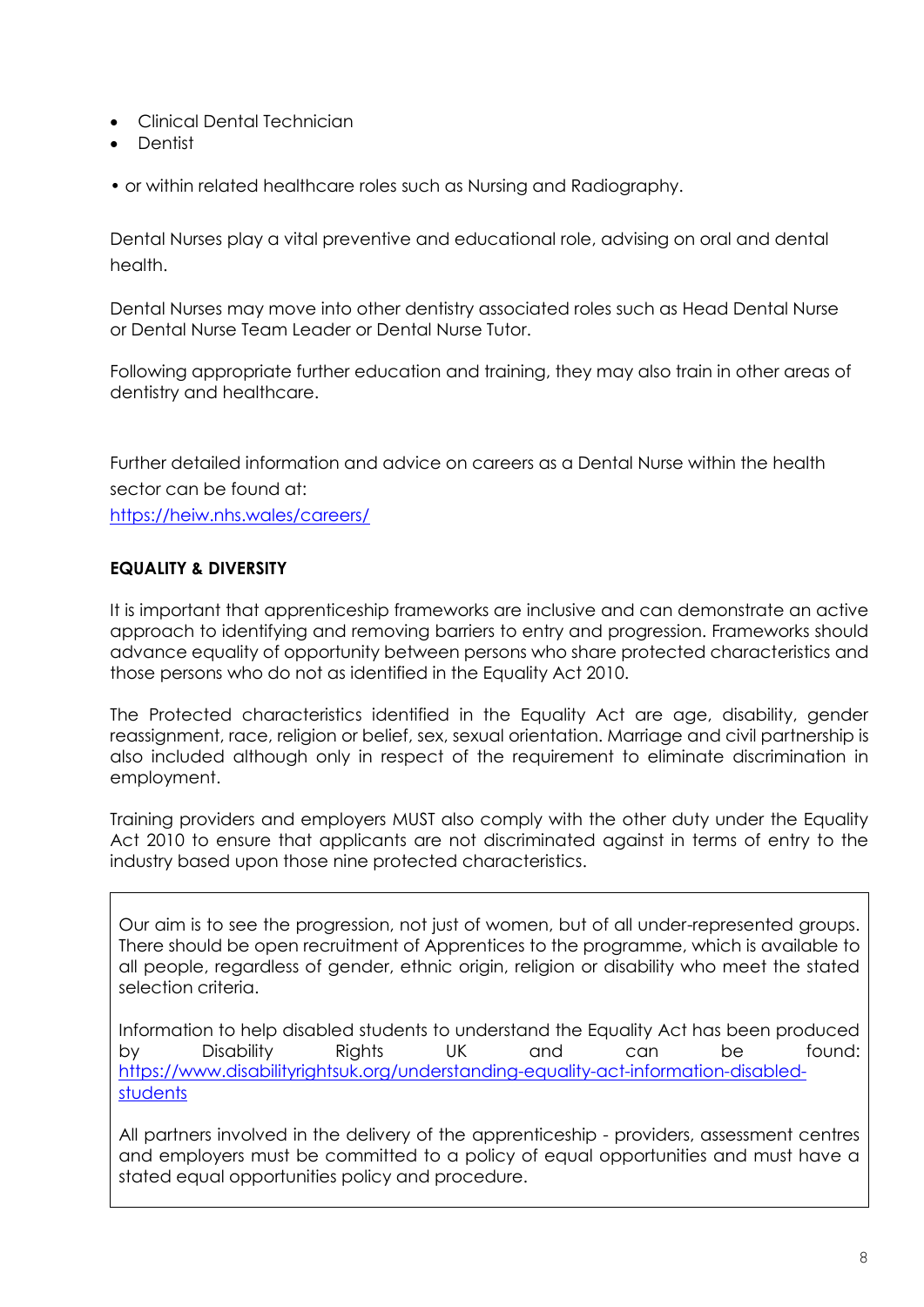Apprenticeships should have flexible entry and progression routes into the professions which can support mid-career, career interchange and career returner opportunities.

This will help talent, regardless of background or qualifications to have the opportunity to develop and thrive. This framework therefore aims to tackle these issues.

# <span id="page-8-0"></span>**[EMPLOYMENT RESPONSIBILITIES AND RIGHTS](#page-8-0) (ERR)**

Employment Responsibilities and Rights (ERR) is no longer compulsory.

#### <span id="page-8-1"></span>**RESPONSIBILITIES**

It is the responsibility of the Training Provider and Employer to ensure that the requirements of this pathway are delivered in accordance with the Welsh Government Apprenticeships Guidance.

#### **Further information may be obtained from:**

Welsh Government **[DfES-ApprenticeshipUnit@gov.wales](mailto:DfES-ApprenticeshipUnit@gov.wales)**